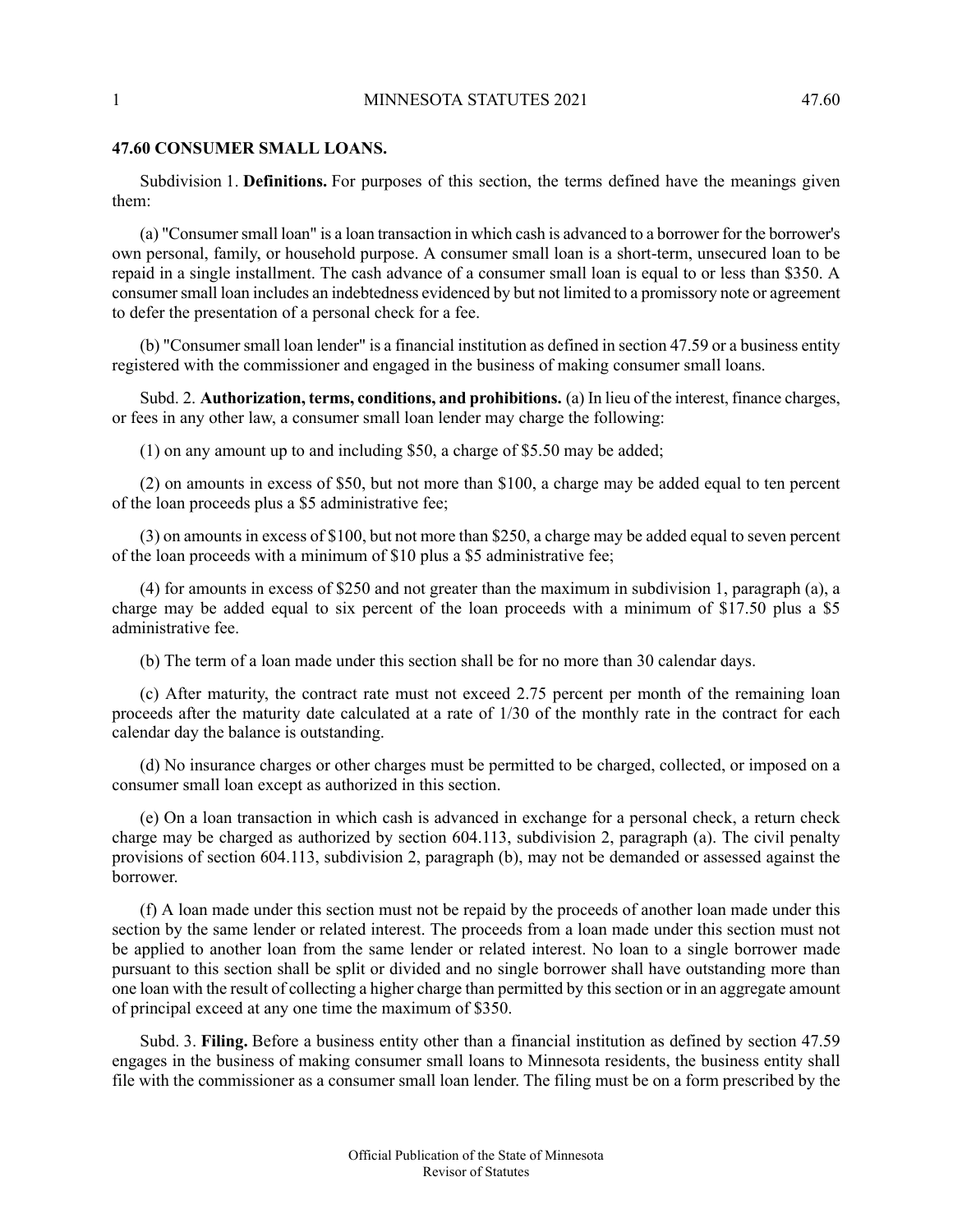commissioner together with a fee of \$250 for each place of business and contain the following information in addition to the information required by the commissioner:

(1) evidence that the filer has available for the operation of the business at the location specified, liquid assets of at least \$50,000; and

(2) a biographical statement on the principal person responsible for the operation and management of the business to be certified.

Revocation of the filing is the same as in the case of a regulated lender license in section 56.09.

For purposes of this subdivision, "business entity" includes one that does not have a physical location in Minnesota that makes a consumer small loan electronically via the Internet.

Subd. 4. **Books of account; annual report;schedule of charges; disclosures.** (a) A lender filing under subdivision 3 shall keep and use in the business books, accounts, and records as will enable the commissioner to determine whether the filer is complying with this section.

(b) A lender filing under subdivision 3 shall annually on or before March 15 file a report to the commissioner giving the information the commissioner reasonably requires concerning the business and operations during the preceding calendar year, including the information required to be reported under section 47.601, subdivision 4.

(c) A lender filing under subdivision 3 shall display prominently in each place of business a full and accurate schedule, to be approved by the commissioner, of the charges to be made and the method of computing those charges. A lender shall furnish a copy of the contract of loan to a person obligated on it or who may become obligated on it at any time upon the request of that person. This is in addition to any disclosures required by the federal Truth in Lending Act, United States Code, title 15.

(d) A lender filing under subdivision 3 shall, upon repayment of the loan in full, mark indelibly every obligation signed by the borrower with the word "Paid" or "Canceled" within 20 days after repayment.

(e) A lender filing under subdivision 3 shall display prominently, in each licensed place of business, a full and accurate statement of the charges to be made for loans made under this section. The statement of charges must be displayed in a notice, on plastic or other durable material measuring at least 12 inches by 18 inches, headed "CONSUMER NOTICE REQUIRED BY THE STATE OF MINNESOTA." The notice shall include, immediately above the statement of charges, the following sentence, or a substantially similar sentence approved by the commissioner: "These loan charges are higher than otherwise permitted under Minnesota law. Minnesota law permits these higher charges only because short-term small loans might otherwise not be available to consumers. If you have another source of a loan, you may be able to benefit from a lower interest rate and other loan charges." The notice must not contain any other statement or information, unless the commissioner has determined that the additional statement or information is necessary to prevent confusion or inaccuracy. The notice must be designed with a type size that is large enough to be readily noticeable and legible. The form of the notice must be approved by the commissioner prior to its use.

Subd. 5. **Complaints alleging violation.** A person obligated to or having been obligated to a consumer small loan lender filing under subdivision 3 and having reason to believe that this section has been violated may file with the commissioner a written complaint setting forth the details of the alleged violation. The commissioner, upon receipt of the complaint, may inspect the pertinent books, records, letters, and contracts of the lender and borrower involved. The commissioner may assess against the lender a fee covering the